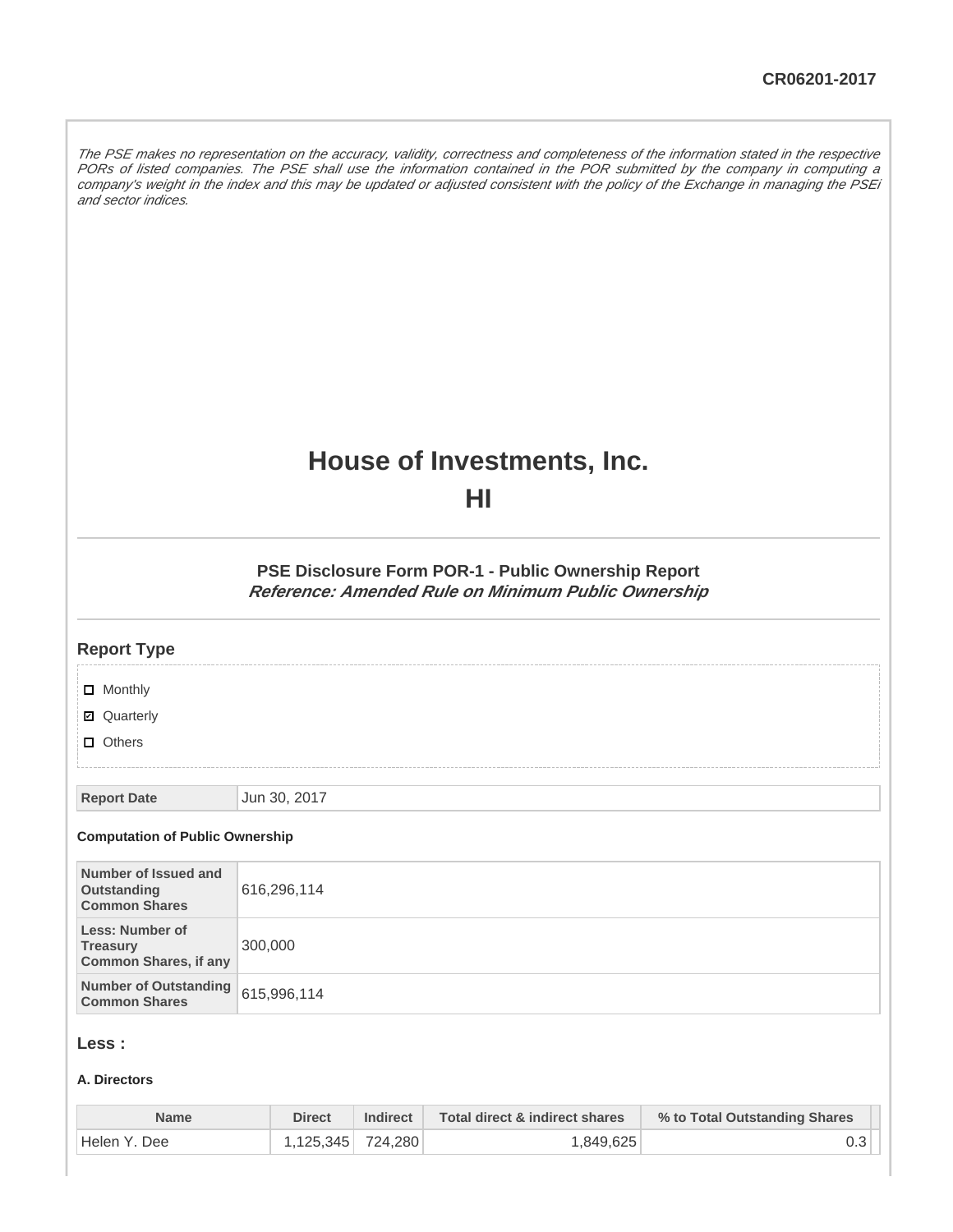| Roberto F. De Ocampo      | 5         | 0       | 5         |      |
|---------------------------|-----------|---------|-----------|------|
| Francisco H. Licuanan III | 500       |         | 500       |      |
| Medel T. Nera             | 5         |         |           |      |
| Ermilando D. Napa         | 5         | O       | 5         |      |
| Reynaldo B. Vea           | 5         | O       | 5         |      |
| Wilfrido E. Sanchez       | 5         |         | 5         |      |
| Juan B. Santos            | 5         |         |           |      |
| John Mark S. Frondoso     | 5         |         |           |      |
| Yvonne S. Yuchengco       | 90,255    |         | 90,255    | 0.01 |
|                           | 1,216,135 | 724,280 | 1,940,415 | 0.31 |

## **B. Officers**

| <b>Name</b> | <b>Direct</b> | <b>Indirect</b> | Total direct & indirect shares | % to Total Outstanding Shares |  |
|-------------|---------------|-----------------|--------------------------------|-------------------------------|--|
| N/A         |               |                 |                                |                               |  |
|             |               |                 |                                |                               |  |

## **C. Principal/Substantial Stockholders**

| <b>Name</b>                                  | <b>Direct</b> | Indirect | <b>Total direct &amp; indirect</b><br>shares | % to Total Outstanding<br><b>Shares</b> |
|----------------------------------------------|---------------|----------|----------------------------------------------|-----------------------------------------|
| Pan Malayan Management & Investment<br>Corp. | 294,759,570   |          | 294,759,570                                  | 47.85                                   |
|                                              | 294,759,570   |          | 294,759,570                                  | 47.85                                   |

# **D. Affiliates**

| <b>Name</b> | <b>Direct</b> | <b>Indirect</b> | Total direct & indirect shares | % to Total Outstanding Shares |
|-------------|---------------|-----------------|--------------------------------|-------------------------------|
| N/A         |               |                 |                                |                               |
|             |               |                 |                                |                               |

# **E. Government**

| <b>Name</b> | <b>Direct</b> | Indirect | Total direct & indirect shares | % to Total Outstanding Shares |  |
|-------------|---------------|----------|--------------------------------|-------------------------------|--|
| N/A         |               |          |                                |                               |  |
|             |               |          |                                |                               |  |

# **F. Banks**

| <b>Name</b>                            |          |       |       | Direct Indirect Total direct & indirect shares % to Total Outstanding Shares |
|----------------------------------------|----------|-------|-------|------------------------------------------------------------------------------|
| Hongkong & Shanghai Bank - own account | $\Omega$ | 5.085 | 5.085 |                                                                              |
|                                        |          | 5.085 | 5.085 |                                                                              |

## **G. Employees**

| <b>Name</b> | <b>Direct</b> | <b>Indirect</b> | Total direct & indirect shares | % to Total Outstanding Shares |  |
|-------------|---------------|-----------------|--------------------------------|-------------------------------|--|
| 'N/A        |               |                 |                                |                               |  |
|             |               |                 |                                |                               |  |

#### **H. Lock-Up Shares**

| <b>Name</b> | <b>Direct</b> | Indirect | Total direct & indirect shares | % to Total Outstanding Shares |
|-------------|---------------|----------|--------------------------------|-------------------------------|